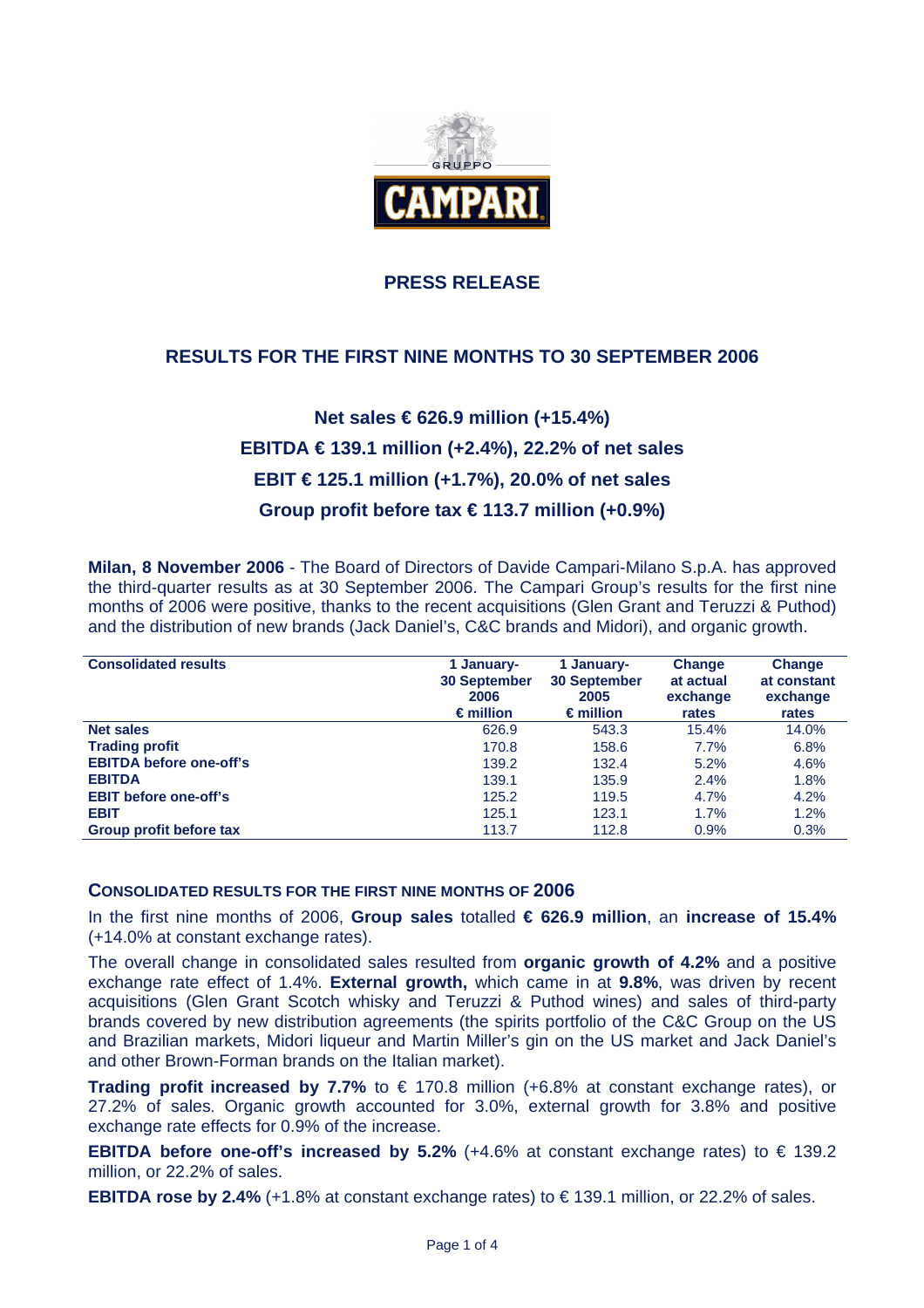**EBIT before one-off's went up by 4.7%** (+4.2% at constant exchange rates) to  $\in$  125.2 million, or 20.0% of sales.

**EBIT increased by 1.7%** (+1.2% at constant exchange rates) to € 125.1 million, or 20.0% of sales.

**Profit before tax and minority interests** was € 116.5 million, an **increase of 0.6%**.

**The Group's profit before tax** was € 113.7 million, an increase of 0.9% (+0.3% at constant exchange rates).

At 30 September 2006, **net debt** stood at € 418.7 million (€ 479.5 million at 30 June 2006). On 15 March 2006, the Campari Group completed the acquisition of the Glen Grant, Old Smuggler and Braemar Scotch whisky brands and related assets, for a cash consideration of € 128.9 million. The acquisition was financed by bank debt.

It should be noted that the payable for the exercise of the Skyy Spirits, LLC put option was reported in the period to 30 September 2006 on the basis of the eventual transaction - the purchase of the remaining 11% of Skyy Spirits, LLC - which was completed on 2 November 2006, for a payment of around  $\epsilon$  49 million settled through available cash.

#### **CONSOLIDATED SALES IN THE FIRST NINE MONTHS OF 2006**

The **spirits segment** (69.0% of total sales), recorded **growth of 20.7%**, the combined result of **organic growth of 5.4%,** a positive exchange rate effect of 2.1% and **external growth of 13.3%**. External growth was driven by the newly-acquired Glen Grant, Old Smuggler and Braemar Scotch whisky brands, and by new distribution agreements, notably for the spirits portfolio of the C&C Group on the US and Brazilian markets, Midori liqueur on the US market and Jack Daniel's whisky on the Italian market. The **Campari** brand posted **growth of 1.2%** at constant exchange rates (2.8% at actual exchange rates). The roll-out of the new packaging is proceeding as planned. Sales of **SKYY Vodka rose by 10.3%** at constant exchange rates (+12.1% at actual exchange rates), thanks to a positive performance on both the US (+9.4% at constant exchange rates) and international markets (up by more than 20%). Regarding the other main brands, the spirits segment benefited from strong performances from **Aperol** (**+19.5%**), **Ouzo 12** (**+12.3%**) and the **Brazilian brands** (**+10.8%** at constant exchange rates), while **Campari Soda and Cynar** put in negative performances (-**0.8%** and -**7.5%** respectively at constant exchange rates) in the first nine months of the year. Of the brands under licence, **1800 Tequila** (**+11.4%** at constant exchange rates), **Scotch whiskies** (**+10.7%** at constant exchange rates) and **Jägermeister** (**+1.7%** at constant exchange rates) performed well.

The **wines segment,** which contributed 12.8% of total sales, registered **growth of 6.0%,** due to the combination of **organic growth of 2.1%,** a positive exchange rate effect of 0.5% and **external growth of 3.5%,** generated by the newly-acquired Teruzzi & Puthod. The segment's positive performance was driven by **Cinzano sparkling wines (+13.2%** at constant exchange rates**)**, **Cinzano vermouth** (**+6.7%** at constant exchange rates**)** and **Sella & Mosca** wines (+**0.8%**). As for the Group's other brands, **Mondoro** registered sales growth, but **Riccadonna** suffered a decline in sales.

**Sales of soft drinks,** which came in at 16.8% of total sales and were generated almost entirely on the Italian market, show a positive performance by **Crodino** (**+2.8%**), while sales of carbonated drinks were broadly in line with the same period of last year. Sales of the third-party brand **Lipton Ice Tea** were up 5.3% in the first nine months of 2006. It should be noted that, by mutual consent with the brand owner, the distribution of this product will end on 31 December 2006. Its should anyhow be emphasized that the brand's contribution was extremely limited.

Looking at results **by region**, sales on the **Italian market** (44.3% of total Group sales) rose by **4.9%** in the first nine months of 2006. Italian sales were boosted by external growth of **+4.2%,**  deriving mainly from Glen Grant and the distribution of Jack Daniel's and the other Brown-Forman brands (since May 2005); organic sales growth was **0.7%**. Sales in **Europe** (18.8% of consolidated sales) **grew by 16.7%,** due to **external growth of 11.3%,** mainly generated by the new brands Glen Grant and Teruzzi & Puthod, and **organic growth of 5.5%**. In the Americas (32.3% of total sales), the **US market** registered **organic growth of 10.5%**, **external growth of 27.0%** and a positive exchange rate effect of 1.7%. In **Brazil,** sales registered **organic growth of 6.7%** at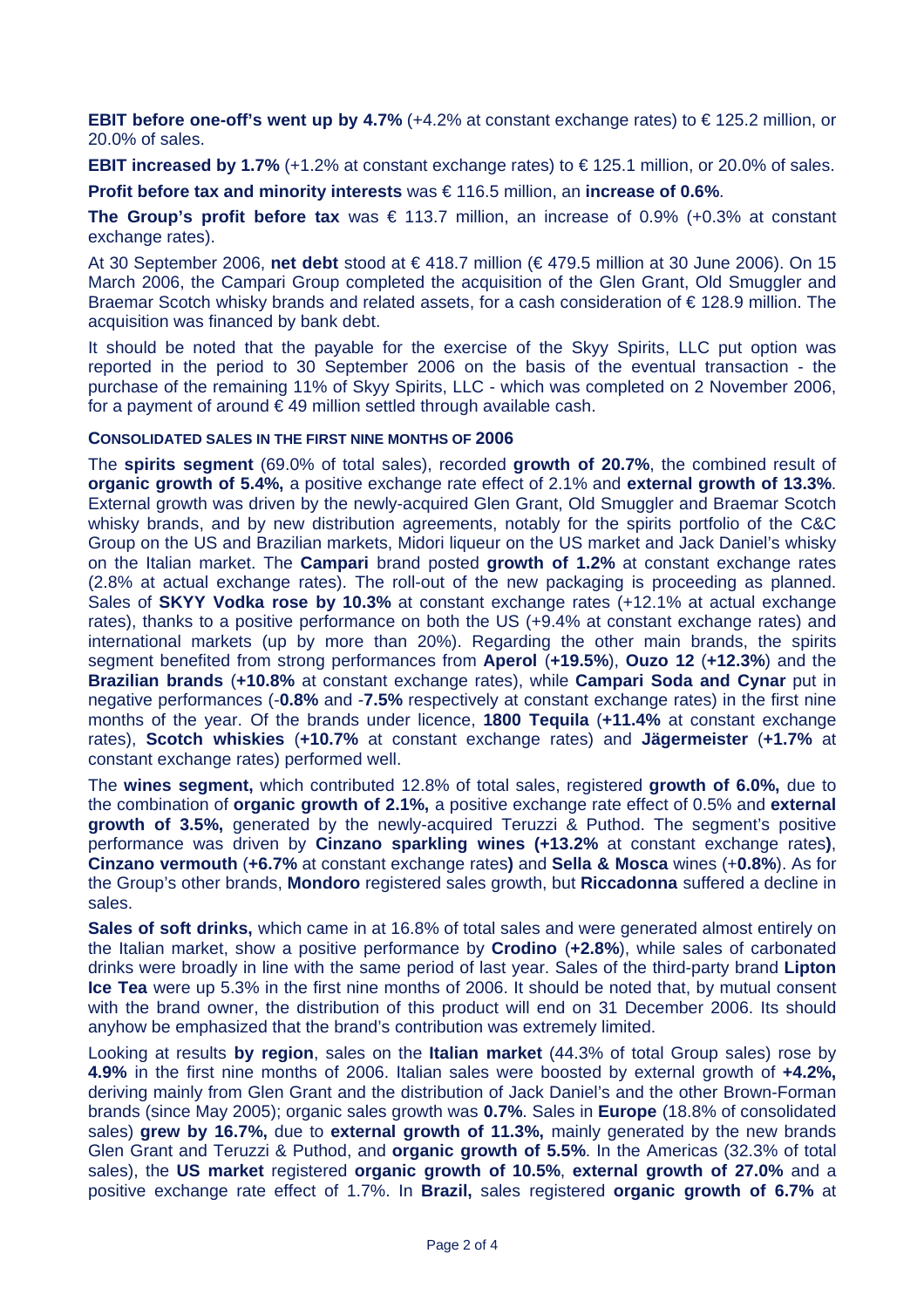constant exchange rates. The exchange rate effect was positive at 16.8%, while external growth was a negative 2.2%. Sales in the **rest of the world** (including duty free sales), which account for 4.6% of total sales, **grew by 12.9%** in total, driven by **organic growth of 9.3%**.

#### **OTHER RESOLUTIONS**

**Merger of Barbero 1891 S.p.A. into Davide Campari-Milano S.p.A.** On 8 November, the merger of Barbero 1891 S.p.A. into Davide Campari-Milano S.p.A. was approved by the two companies' Boards of Directors, pursuant to article 2502 of the Italian civil code. The merger will come into force on 1 December 2006, while the accounting and tax effects will be backdated to 1 January 2006.

\* \* \*

#### **CONFERENCE CALL**

Please note that at **17.00 (CET) today, Wednesday 8 November 2006**, Campari's management will hold a conference call to present the Group's nine-month results to analysts, investors and journalists. To participate, please dial one of the following numbers:

- **from Italy: 800 914 576 (toll free number)**
- **from abroad: +39 02 3700 8208**

The **presentation slides** can be downloaded before the conference call from the main investor relations page on Campari's website, at www.camparigroup.com/investors.

A **recording of the conference call** will be available from 21.00 (CET) on Wednesday 8 November until 21.00 (CET) on Wednesday 15 November 2006. To hear it, please call **+44 1296 618 700** (access code: **576882**).

\* \* \*

**Gruppo Campari** is a major player in the global beverage sector, trading in over 190 nations around the world with a leading position in the Italian and Brazilian markets and a strong presence in the US, Germany and Switzerland. The Group has an extensive portfolio that spans three business segments: spirits, wines and soft drinks. In the spirits segment stand out internationally renowned brands, such as Campari, SKYY Vodka and Cynar together with leading local brands, such as Aperol, CampariSoda, Glen Grant, Ouzo 12 and Zedda Piras and the Brazilian brands Dreher, Old Eight, Drury's. In the wine segment together with Cinzano, known world-wide, are Liebfraumilch, Mondoro, Riccadonna, Sella & Mosca and Teruzzi & Puthod all respected wines in their category. In the soft drinks segment are Crodino, Lemonsoda and its respective line extension dominating the Italian market. The Group has over 1,500 employees. The shares of the parent company, Davide Campari-Milano, are listed on the Italian Stock Exchange.

**FOR FURTHER INFORMATION:** 

**Investor enquiries:** Media enquiries: Media enquiries: Media enquiries: Media enquiries: Media enquiries: Media enquiries: Media enquiries: Media enquiries: Media enquiries: Media enquiries: Media enquiries: Media enquiri **Chiara Garavini Chiara Bressani**  Tel.: +39 02 6225 330<br>Email: investor.relations@campari.com

Website: www.camparigroup.com Email: chiara.bressani@campari.com

**Moccagatta Pogliani & Associati**  Tel.: +39 02 8693806 Email: segreteria@moccagatta.it